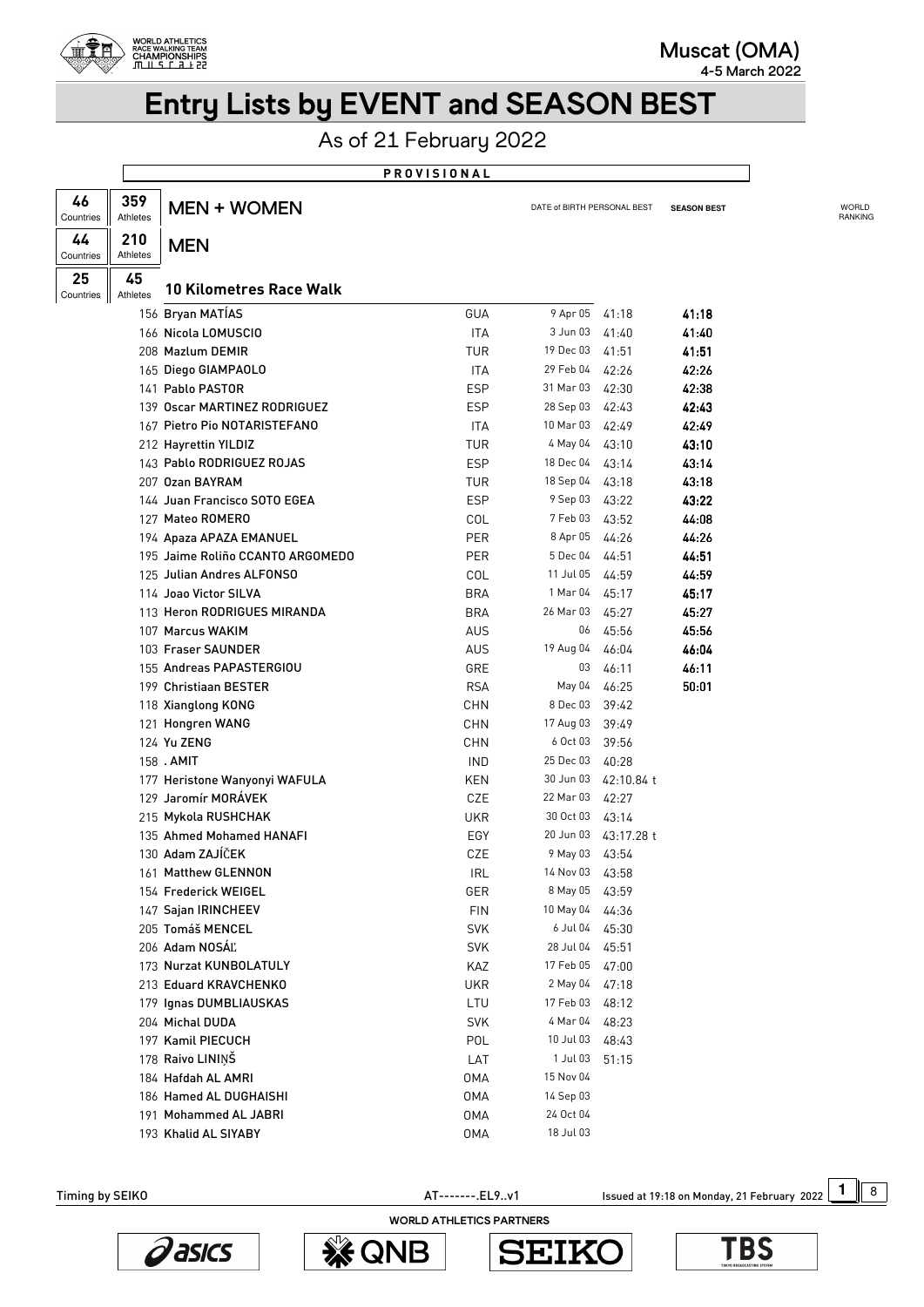

# **Muscat (OMA)**

**4-5 March 2022** 

# Entry Lists by EVENT and SEASON BEST

|           |          |                                 | PROVISIONAL |                             |                    |                         |
|-----------|----------|---------------------------------|-------------|-----------------------------|--------------------|-------------------------|
|           |          |                                 |             | DATE of BIRTH PERSONAL BEST | <b>SEASON BEST</b> | WORLD<br><b>RANKING</b> |
| 32        | 83       | <b>20 Kilometres Race Walk</b>  |             |                             |                    |                         |
| Countries | Athletes | 100 Vasiliy MIZINOV             | ANA         | 29 Dec 97 1:17:47           | 1:17:47            |                         |
|           |          | 122 Zhaozhao WANG               | <b>CHN</b>  | 1 Sep 99 1:20:10            | 1:20:10            |                         |
|           |          | 117 Lihong CUI                  | CHN         | 13 May 99 1:17:52           | 1:20:12            |                         |
|           |          | 120 Wenchao NIU                 | CHN         | 20 Apr 98 1:19:33           | 1:20:17            |                         |
|           |          | 123 Hao XU                      | CHN         | 6 Feb 99 1:18:44            | 1:20:18            |                         |
|           |          | 136 Alberto AMEZCUA             | <b>ESP</b>  | 10 May 92 1:19:46           | 1:20:29            |                         |
|           |          | 106 Declan TINGAY               | <b>AUS</b>  | 6 Feb 99 1:20:44            | 1:20:44            | 13                      |
|           |          | 119 Yandong Ll                  | CHN         | 2 Feb 98 1:20:20            | 1:20:46            |                         |
|           |          | 171 Motofumi SUWA               | <b>JPN</b>  | 22 Oct 99 1:20:49           | 1:21:12            |                         |
|           |          | 104 Kyle SWAN                   | <b>AUS</b>  | 28 Mar 99 1:21:39           | 1:21:39            | 18                      |
|           |          | 140 Paul MCGRATH                | <b>ESP</b>  | 7 Mar 02 1:21:43            | 1:21:43            |                         |
|           |          | 168 Gianluca PICCHIOTTINO       | <b>ITA</b>  | 22 Aug 96 1:21:36           | 1:22:08            |                         |
|           |          | 183 Quentin REW                 | <b>NZL</b>  | 16 Jul 84 1:21:12           | 1:22:23            | 36                      |
|           |          | 138 Iván LÓPEZ                  | <b>ESP</b>  | 29 Mar 97 1:21:41           | 1:22:30            | 33                      |
|           |          | 142 José Manuel PÉREZ           | <b>ESP</b>  | 10 Sep 99 1:22:37           | 1:22:37            | 38                      |
|           |          | 180 Noel CHAMA                  | MEX         | 15 Sep 97 1:20:23           | 1:22:39            | 23                      |
|           |          | 375 Perseus KARLSTRÖM           | <b>SWE</b>  | 2 May 90 1:18:07            | 1:22:48            | 3                       |
|           |          | 137 Diego GARCÍA CARRERA        | <b>ESP</b>  | 19 Jan 96 1:18:58           | 1:22:57            | $\overline{2}$          |
|           |          | 323 Luis Manuel CORCHETE        | <b>ESP</b>  | 14 May 84 1:22:59           | 1:22:59            | 56                      |
|           |          | 196 César Augusto RODRÍGUEZ     | <b>PER</b>  | 26 Jun 97 1:22:11           | 1:23:01            | 27                      |
|           |          | 181 Saul MENA                   | MEX         | 2 Mar 01 1:23:04            | 1:23:04            | 64                      |
|           |          | 303 Caio BONFIM                 | <b>BRA</b>  | 19 Mar 91 1:18:47           | 1:23:08            | 8                       |
|           |          | 101 Rhydian COWLEY              | AUS         | 4 Jan 91 1:20:19            | 1:23:29            | 9                       |
|           |          | 169 Federico TONTODONATI        | <b>ITA</b>  | 30 Oct 89 1:20:12           | 1:23:37            | 24                      |
|           |          | 162 Andrea COSI                 | <b>ITA</b>  | 30 Apr 01 1:23:51           | 1:23:51            | 60                      |
|           |          | 111 Matheus CORREA              | <b>BRA</b>  | 22 Aug 99 1:22:14           | 1:24:00            | 21                      |
|           |          | 102 Tyler JONES                 | AUS         | 8 Apr 98 1:24:10            | 1:24:10            | 74                      |
|           |          | 105 Will THOMPSON               | AUS         | 18 Nov 02 1:24:40           | 1:24:40            |                         |
|           |          | 115 Benjamin THORNE             | CAN         | 19 Mar 93 1:19:55           | 1:24:46.07 t       |                         |
|           |          | 163 Davide FINOCCHIETTI         | <b>ITA</b>  | 16 Oct 01 1:24:55           | 1:24:55            | 78                      |
|           |          | 132 Jordy Rafael JIMÉNEZ ARROBO | ECU         | 11 Feb 94 1:20:47           | 1:25:29            | 16                      |
|           |          | 211 Sahin SENODUNCU             | TUR         | 24 Apr 94 1:21:47           | 1:27:14            | 22                      |
|           |          | 209 Abdülselam İMUK             | TUR         | 10 Oct 99 1:23:28           | 1:27:50            | 41                      |
|           |          | 131 David HURTADO               | ECU         | 21 Apr 99 1:20:37           | 1:28:28            | 14                      |
|           |          | 210 Mustafa ÖZBEK               | <b>TUR</b>  | 21 Mar 97 1:26:03           | 1:29:04            | 77                      |
|           |          | 126 Eider ARÉVALO               | COL         | 9 Mar 93 1:18:53            | 1:30:06            | 11                      |
|           |          | 128 Juan José SOTO              | COL         | 22 Aug 99 1:25:17           | 1:30:20            |                         |
|           |          | 112 Lucas MAZZO                 | <b>BRA</b>  | 19 May 94 1:23:34           | 1:30:30            | 61                      |
|           |          | 220 Samuel ALLEN                | <b>USA</b>  | 6 May 02 1:37:59            | 1:30:43.43 t       |                         |
|           |          | 222 Jordan CRAWFORD             | USA         | 4 Jan 00 1:35:38            | $1:31:45.55$ t     |                         |
|           |          | 200 Sizwe NDEBELE               | <b>RSA</b>  | 20 Jan 94 1:28:37           | 1:33:44            |                         |
|           |          | 201 Tumisang PULE               | <b>RSA</b>  | 3 Jul 97 1:29:04            | 1:34:41            |                         |
|           |          | 223 AJ GRUTTADAURO              | USA         | 11 Dec 97 1:28:46           | 1:50:28.74 t       | 105                     |
|           |          | 172 Toshikazu YAMANISHI         | JPN         | 15 Feb 96 1:17:15           |                    |                         |
|           |          | 170 Koki IKEDA                  | JPN         | 3 May 98 1:17:25            |                    |                         |
|           |          | 174 Samuel Kireri GATHIMBA      | KEN         | 26 Oct 87 1:18:23           |                    |                         |
|           |          | 176 Simon WACHIRA               | KEN         | 6 Mar 84 1:19:06            |                    |                         |
|           |          | 219 Eduard ZABUZHENKO           | UKR         | 18 Apr 98 1:19:29           |                    | 15                      |
|           |          | 214 Ivan LOSEV                  | UKR         | 26 Jan 86 1:19:33           |                    | 34                      |
|           |          | 149 Tom BOSWORTH                | GBR         | 17 Jan 90 1:19:38           |                    | 48                      |
|           |          | 164 Francesco FORTUNATO         | <b>ITA</b>  | 13 Dec 94 1:19:43           |                    | 17                      |
|           |          |                                 |             |                             |                    |                         |

AT--------.EL9..v1 **2** Issued at 19:18 on Monday, 21 February 2022 2 8







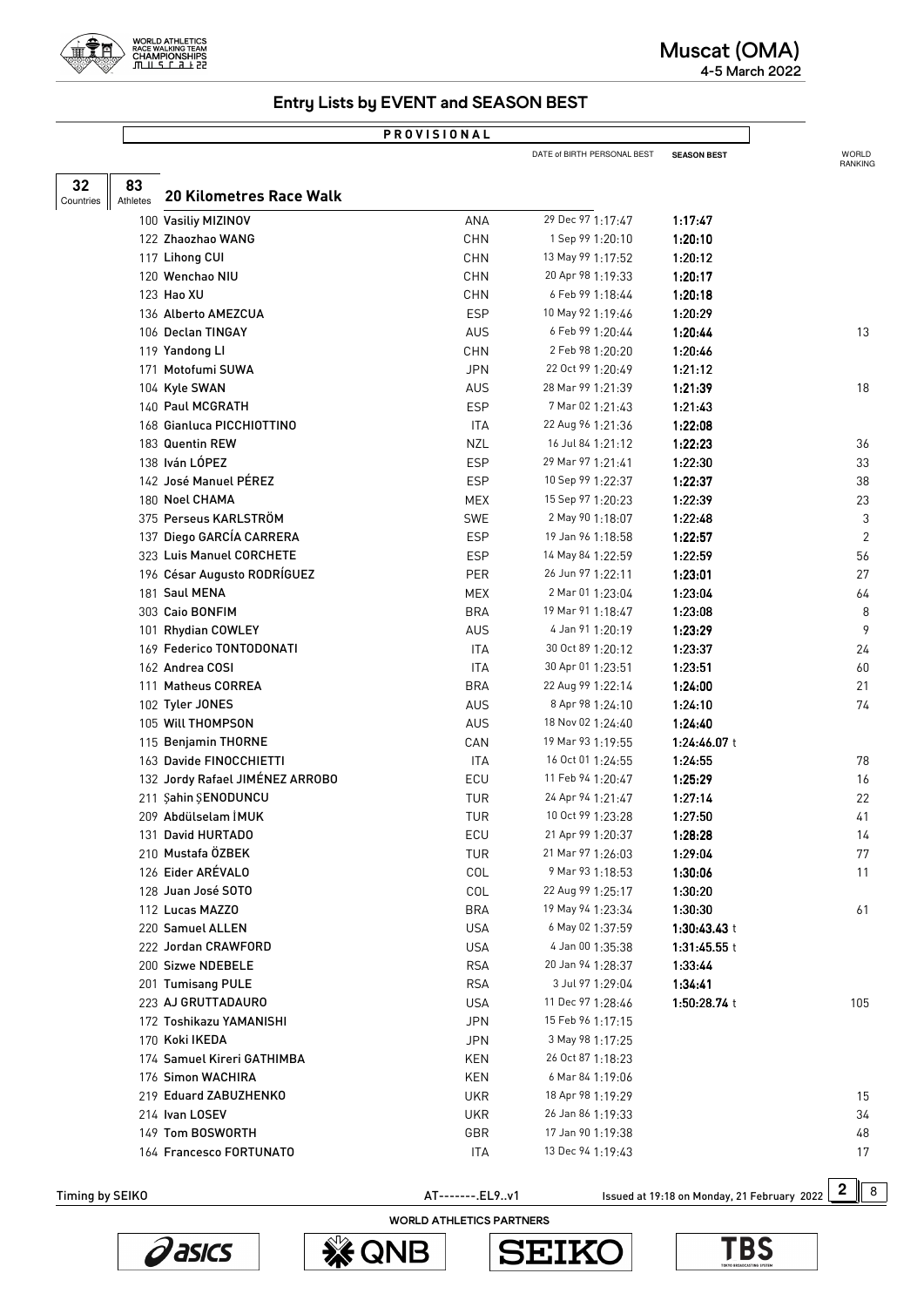

|           |          |                                             | PROVISIONAL       |                             |                    |                  |
|-----------|----------|---------------------------------------------|-------------------|-----------------------------|--------------------|------------------|
|           |          |                                             |                   | DATE of BIRTH PERSONAL BEST | <b>SEASON BEST</b> | WORLD<br>RANKING |
|           |          | 133 Brian Daniel PINTADO                    | ECU               | 29 Jul 95 1:20:15           |                    | 7                |
|           |          | 159 Sandeep KUMAR                           | <b>IND</b>        | 1 May 86 1:20:16            |                    | 20               |
|           |          | 202 Wayne SNYMAN                            | <b>RSA</b>        | 8 Mar 85 1:20:17            |                    | 29               |
|           |          | 151 Nils BREMBACH                           | GER               | 23 Feb 93 1:20:42           |                    | 42               |
|           |          | 157 José ORTIZ                              | GUA               | 8 Mar 00 1:20:43            |                    | 25               |
|           |          | 153 Leo KÖPP                                | GER               | 23 May 98 1:21:16           |                    | 30               |
|           |          | 216 Viktor SHUMIK                           | <b>UKR</b>        | 21 May 98 1:21:35           |                    | 32               |
|           |          | 217 Serhiy SVITLYCHNIY                      | <b>UKR</b>        | 13 Jul 94 1:21:36           |                    | 44               |
|           |          | 146 Yohanis ALGAW                           | ETH               | 14 Aug 99 1:22:50           |                    |                  |
|           |          | 150 Cameron CORBISHLEY                      | GBR               | 31 Mar 97 1:22:50           |                    |                  |
|           |          | 110 Dzmitry LUKYANCHUK                      | <b>BLR</b>        | 2 Oct 97 1:23:07            |                    |                  |
|           |          | 218 Oleh SVYSTUN                            | <b>UKR</b>        | 15 Sep 97 1:23:30           |                    |                  |
|           |          | 109 Mikita KALIADA                          | <b>BLR</b>        | 15 Jul 00 1:23:48           |                    |                  |
|           |          | 148 Veli-Matti PARTANEN                     | <b>FIN</b>        | 28 Oct 91 1:24:01           |                    |                  |
|           |          | 175 Dominic Samson NDIGITI                  | KEN               | 2 Apr 00 1:24:32            |                    |                  |
|           |          | 134 Islam Abdeltawab ABDELKHALEK            | EGY               | 15 Jun 96 1:25:50           |                    |                  |
|           |          | 108 Anatoli HOMELEU                         | <b>BLR</b>        | 29 May 96 1:26:09           |                    |                  |
|           |          | 221 Emmanuel CORVERA                        | <b>USA</b>        | 25 Mar 93 1:26:38           |                    | 80               |
|           |          | 224 Rasulbek DILMURODOV                     | <b>UZB</b>        | 22 Sep 00 1:27:06           |                    |                  |
|           |          | 145 Birara ALEM                             | <b>ETH</b>        | 8 Feb 98 1:27:16            |                    |                  |
|           |          | 198 Marius Iulian COCIORAN                  | ROU               | 10 Jul 83 1:27:36           |                    |                  |
|           |          | 182 Jerome CAPRICE                          | <b>MRI</b>        | 18 Jan 83 1:28:49           |                    |                  |
|           |          | 152 Johannes FRENZL                         | GER               | 22 Sep 01 1:29:01           |                    |                  |
|           |          | 160 Suraj PANWAR                            | <b>IND</b>        | 2 Apr 01 1:29:27            |                    |                  |
|           |          |                                             |                   | 02                          |                    |                  |
|           |          | 116 Tyler WILSON<br>185 Mohammed AL BAIMANI | CAN<br><b>OMA</b> | 29 Oct 90                   |                    |                  |
|           |          | 187 Osama AL GHEILANI                       | <b>OMA</b>        | 18 Jul 98                   |                    |                  |
|           |          | 188 Aiman Sulaiman Tahbish AL HASHEMI       | <b>OMA</b>        | 8 Oct 93                    |                    |                  |
|           |          | 189 Khalid AL HASHIMI                       | <b>OMA</b>        | 7 Dec 97                    |                    |                  |
|           |          |                                             | <b>OMA</b>        | 1 Jan 87                    |                    |                  |
|           |          | 190 Hisham AL JABRI                         |                   | 31 Jul 01                   |                    |                  |
|           |          | 192 Abdullah AL KHARUSI<br>203 Allieu KANU  | <b>OMA</b>        |                             |                    |                  |
| 35        | 85       |                                             | <b>SLE</b>        | 10 Sep 96                   |                    |                  |
| Countries | Athletes | <b>35 Kilometres Race Walk</b>              |                   |                             |                    |                  |
|           |          | 325 Miguel Ángel LÓPEZ                      | ESP               | 3 Jul 88 2:27:53            | 2:27:53            | 1                |
|           |          | 326 Álvaro MARTÍN                           | <b>ESP</b>        | 18 Jun 94 2:29:59           | 2:29:59            | 3                |
|           |          | 359 Ricardo ORTIZ                           | MEX               | 7 Feb 95 2:30:07            | 2:30:07            | 6                |
|           |          | 310 Xianghong HE                            | CHN               | 1 Jul 98 2:31:05            | 2:31:05            |                  |
|           |          | 312 Yangben ZHAXI                           | <b>CHN</b>        | 15 Apr 96 2:31:09           | 2:31:09            |                  |
|           |          | 322 Manuel BERMÚDEZ                         | <b>ESP</b>        | 12 Dec 97 2:32:06           | 2:32:06            | 11               |
|           |          | 313 Wang ZHENHAO                            | <b>CHN</b>        | 12 Sep 01 2:32:21           | 2:32:21            |                  |
|           |          | 311 Ning LU                                 | CHN               | 12 Feb 99 2:32:42           | 2:32:42            |                  |
|           |          | 324 Álvaro LÓPEZ                            | <b>ESP</b>        | 24 Mar 99 2:32:44           | 2:32:44            | 16               |
|           |          | 309 Yingchao GAO                            | <b>CHN</b>        | 18 Jan 98 2:32:50           | 2:32:50            |                  |
|           |          | 327 Iván PAJUELO                            | <b>ESP</b>        | 27 Aug 93 2:33:26           | 2:33:26            | 17               |
|           |          | 348 Matteo GIUPPONI                         | <b>ITA</b>        | 8 Oct 88 2:33:45            | 2:33:45            | 10               |
|           |          | 303 Caio BONFIM                             | <b>BRA</b>        | 19 Mar 91 2:33:57           | 2:33:57            | 5                |
|           |          | 358 José Luis DOCTOR                        | MEX               | 14 Jun 96 2:34:23           | 2:34:23            | 15               |
|           |          | 323 Luis Manuel CORCHETE                    | <b>ESP</b>        | 14 May 84 2:34:24           | 2:34:24            | 12               |
|           |          | 349 Riccardo ORSONI                         | <b>ITA</b>        | 20 Jan 00 2:34:42           | 2:34:42            | 19               |
|           |          | 345 Aldo ANDREI                             | <b>ITA</b>        | 15 Jul 01 2:34:46           | 2:34:46            | 27               |
|           |          | 347 Stefano CHIESA                          | <b>ITA</b>        | 25 May 96 2:36:39           | 2:36:42            | 20               |
|           |          | 337 Alexandros PAPAMICHAIL                  | GRE               | 18 Sep 88 2:36:45           | 2:39:43            | 13               |
|           |          |                                             |                   |                             |                    |                  |

AT--------.EL9..v1 **3** Issued at 19:18 on Monday, 21 February 2022 3 8







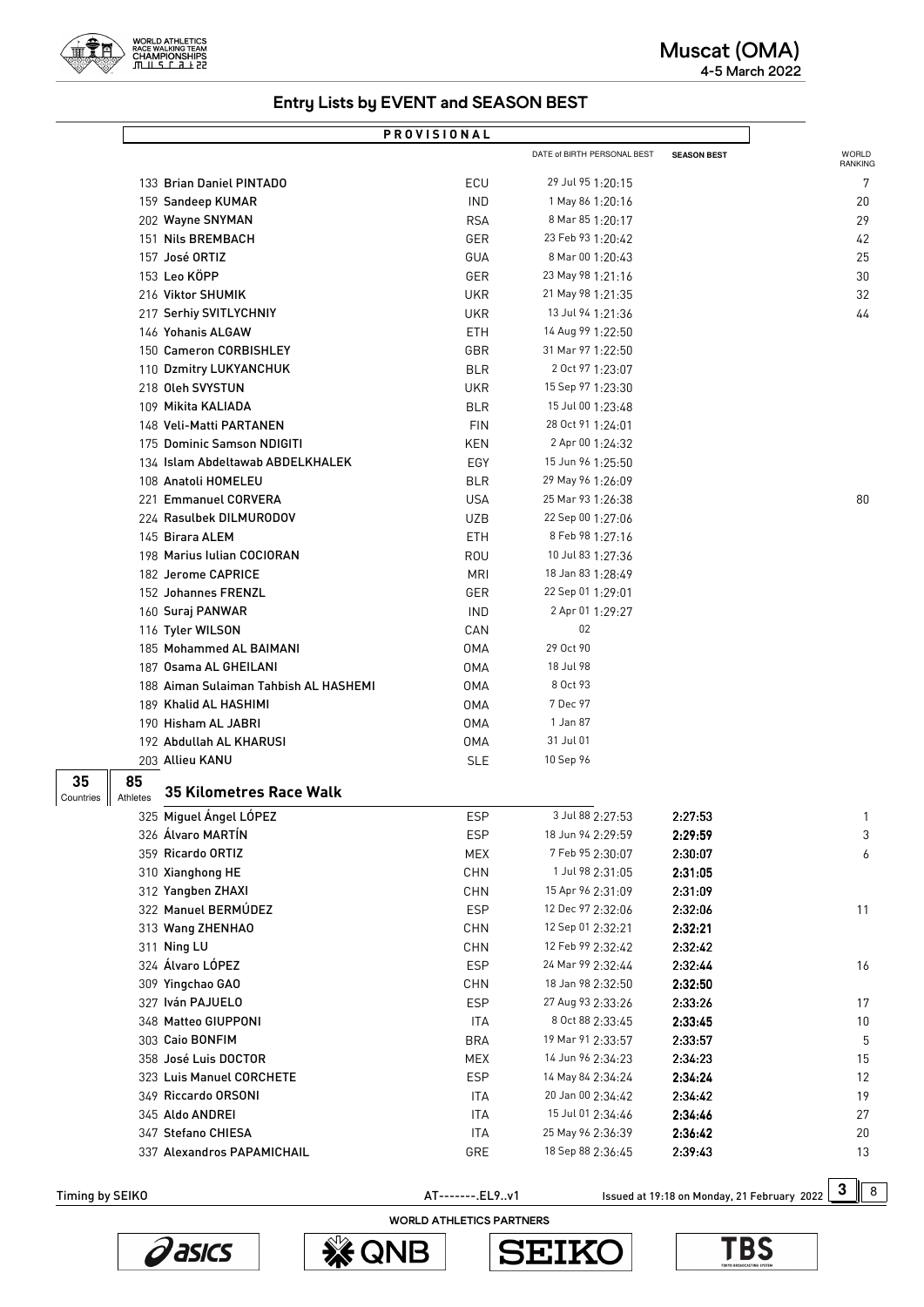

#### **4-5 March 2022**

# Entry Lists by EVENT and SEASON BEST

|                                      | PROVISIONAL |                             |                    |                         |
|--------------------------------------|-------------|-----------------------------|--------------------|-------------------------|
|                                      |             | DATE of BIRTH PERSONAL BEST | <b>SEASON BEST</b> | <b>WORLD</b><br>RANKING |
| 366 Luis Henry CAMPOS                | <b>PER</b>  | 11 Oct 95 2:40:19           | 2:40:19            | 22                      |
| 319 Gonzalo Antonio BUSTAN JAPON     | ECU         | 15 Jul 00 2:41:55           | 2:41:55            | 48                      |
| 314 Kenny Martin PEREZ               | COL         | 10 Aug 94 2:42:51           | 2:42:51            | 44                      |
| 318 Jhonatan Javier AMORES CARUA     | ECU         | 29 Aug 98 2:38:58           | 2:42:58            | 42                      |
| 372 Narcis Stefan MIHĂILĂ            | ROU         | 4 Aug 87 2:44:18            | 2:44:18            |                         |
| 376 Mert ATLI                        | <b>TUR</b>  | 23 Jul 93 2:44:20           | 2:44:20            |                         |
| 315 Diego PINZON                     | COL         | 12 Feb 85 2:42:27           | 2:44:44            | 37                      |
| 370 Rui COELHO                       | <b>POR</b>  | 26 Sep 94 2:36:00           | 2:44:57            | 43                      |
| 365 Yassir CABRERA                   | <b>PAN</b>  | 28 Jan 88 2:46:30           | 2:46:30            | 62                      |
| 304 Rudney DIAS NOGUEIRA             | <b>BRA</b>  | 1 Feb 90 2:48:32            | 2:48:32            | 83                      |
| 382 Nick CHRISTIE                    | <b>USA</b>  | 29 Sep 91 2:38:16           | 2:48:48            | 50                      |
| 306 Diego PEREIRA LIMA               | <b>BRA</b>  | 4 Oct 87 2:51:05            | 2:51:05            | 76                      |
| 316 Jorge RUIZ                       | COL         | 17 May 89 2:42:15           | 2:52:53            | 45                      |
| 385 Dan NEHNEVAJ                     | <b>USA</b>  | 28 Mar 97 2:59:22           | 2:59:22            | 71                      |
| 305 Max Batista GONCALVES DOS SANTOS | <b>BRA</b>  | 9 Oct 94 2:49:48            | 2:59:50            | 66                      |
| 383 Bricyn HEALEY                    | <b>USA</b>  | 4 Jul 98 3:05:13            | 3:05:13            | 102                     |
| 384 Michael Giuseppe MANNOZZI        | <b>USA</b>  | 15 Apr 86 3:11:26           | 3:11:26            | 111                     |
| 377 Ivan BANZERUK                    | <b>UKR</b>  | 9 Feb 90 2:30:58            |                    |                         |
| 375 Perseus KARLSTRÖM                | <b>SWE</b>  | 2 May 90 2:31:54            |                    | 2                       |
| 344 Brendan BOYCE                    | <b>IRL</b>  | 8 Oct 86 2:32:49            |                    | 9                       |
| 378 Nazar KOVALENKO                  | UKR         | 9 Feb 87 2:33:17            |                    |                         |
| 346 Michele ANTONELLI                | <b>ITA</b>  | 23 May 94 2:33:40           |                    | 21                      |
| 329 Aleksi OJALA                     | <b>FIN</b>  | 9 Dec 92 2:34:00            |                    | 8                       |
| 379 Valeriy LITANIUK                 | <b>UKR</b>  | 2 Apr 94 2:34:28            |                    |                         |
| 330 Aurelien QUINION                 | <b>FRA</b>  | 27 Jan 93 2:34:29           |                    | 47                      |
| 339 Érick Bernabé BARRONDO           | GUA         | 14 Jun 91 2:34:35           |                    |                         |
| 338 Bernardo Uriel BARRONDO          | GUA         | 5 Jun 93 2:35:10            |                    |                         |
| 369 Jakub JELONEK                    | POL         | 7 Jul 85 2:35:42            |                    | 23                      |
| 302 Dzmitry DZIUBIN                  | <b>BLR</b>  | 12 Jul 90 2:36:09           |                    |                         |
| 380 Anton RADKO                      | <b>UKR</b>  | 2 Jun 95 2:36:21            |                    | 39                      |
| 328 Marc TUR                         | <b>ESP</b>  | 30 Nov 94 2:36:34           |                    |                         |
| 320 Andrés CHOCHO                    | ECU         | 4 Nov 83 2:36:56            |                    | 35                      |
| 381 Dmytro SOBCHUK                   | <b>UKR</b>  | 7 Nov 95 2:37:01            |                    | 46                      |
| 374 Miroslav ÚRADNÍK                 | <b>SVK</b>  | 24 Mar 96 2:37:32           |                    | 32                      |
| 356 Tadas ŠUŠKEVIČIUS                | LTU         | 22 May 85 2:38:06           |                    |                         |
| 307 Mathieu BILODEAU                 | CAN         | 27 Nov 83 2:39:05           |                    | 40                      |
| 355 Ruslans SMOLONSKIS               | LAT         | 15 Dec 96 2:45:16           |                    |                         |
| 317 Vít HLAVÁČ                       | CZE         | 26 Feb 97 2:45:25           |                    | 38                      |
| 341 Ram BAB00                        | <b>IND</b>  | 20 Mar 99 2:46:31           |                    |                         |
| 331 Dominic KING                     | GBR         | 30 May 83 2:50:06           |                    | 53                      |
| 373 Dominik ČERNÝ                    | <b>SVK</b>  | 1 Nov 97 2:51:41            |                    | 68                      |
| 340 Jose Leonidas ROMERO IRIAS       | <b>HON</b>  | 8 Jul 83 2:57:21            |                    |                         |
| 343 Eknath Sambhaji TURAMBEKAR       | <b>IND</b>  | 8 Jan 98 2:58:55            |                    |                         |
|                                      | <b>AUS</b>  | 19 Jun 96                   |                    |                         |
| 301 Carl GIBBONS<br>308 Evan DUNFEE  | CAN         | 28 Sep 90                   |                    |                         |
| 321 Mohamed RAGAB                    | EGY         | 5 Jul 94                    |                    |                         |
|                                      |             | 18 May 90                   |                    |                         |
| 332 Carl DOHMANN                     | GER         | 21 Apr 95                   |                    |                         |
| 333 Jonathan HILBERT                 | GER         | 6 Apr 96                    |                    |                         |
| 334 Karl JUNGHANNß                   | GER         | 24 Oct 88                   |                    |                         |
| 335 Christopher LINKE                | GER         | 6 Apr 96                    |                    |                         |
| 336 Nathaniel SEILER                 | GER         | 8 Jun 87                    |                    |                         |
| 342 Chandan SINGH                    | <b>IND</b>  |                             |                    |                         |
| 350 Hayato KATSUKI                   | <b>JPN</b>  | 28 Nov 90                   |                    |                         |

AT--------.EL9..v1 **4** Issued at 19:18 on Monday, 21 February 2022 4 8







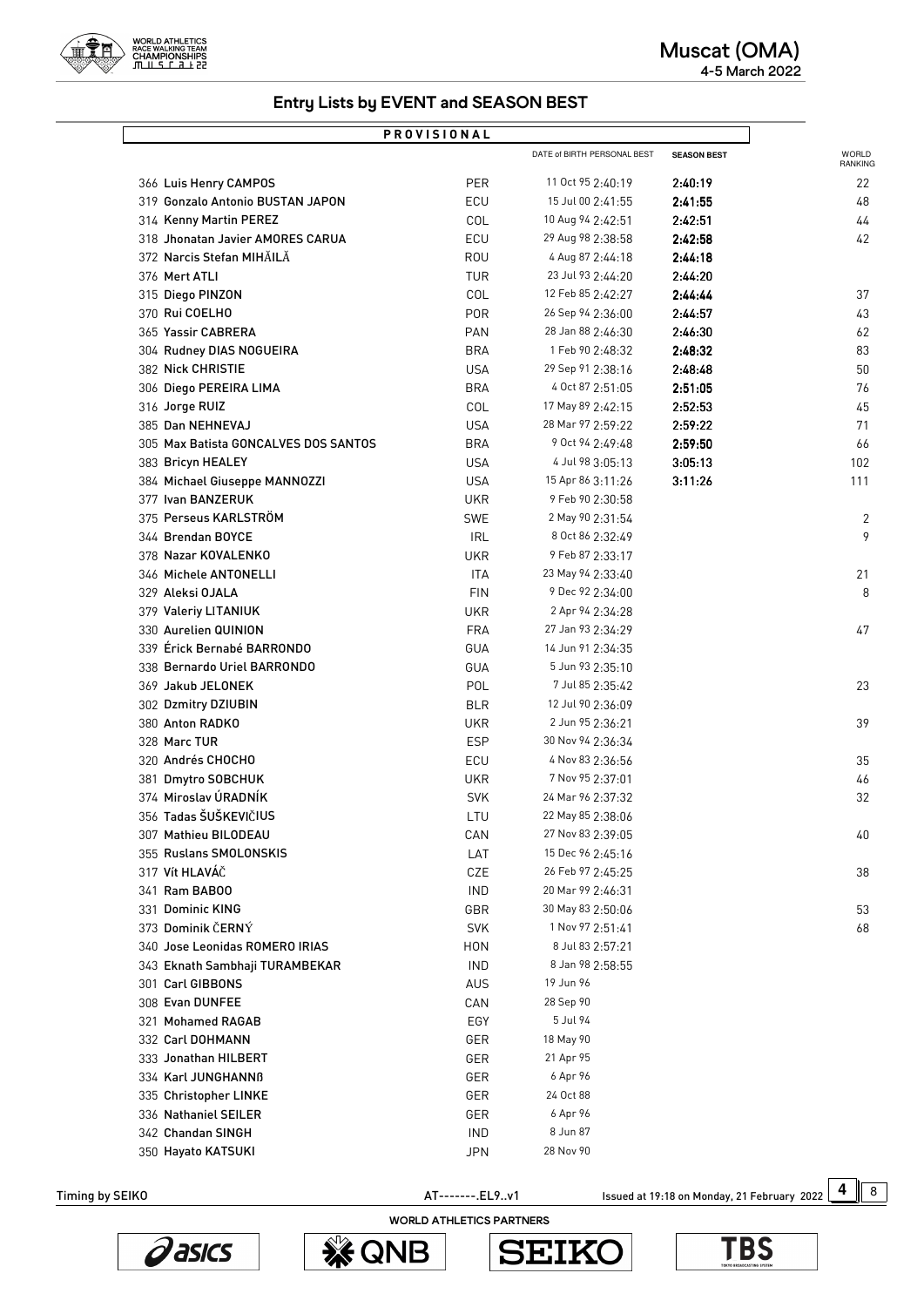

#### **4-5 March 2022**

## Entry Lists by EVENT and SEASON BEST

|                                      | PROVISIONAL      |                             |                    |                                |
|--------------------------------------|------------------|-----------------------------|--------------------|--------------------------------|
|                                      |                  | DATE of BIRTH PERSONAL BEST | <b>SEASON BEST</b> | <b>WORLD</b><br><b>RANKING</b> |
| 351 Masatora KAWANO                  | <b>JPN</b>       | 23 Oct 98                   |                    |                                |
| 352 Kazuki TAKAHASHI                 | <b>JPN</b>       | 17 Jun 96                   |                    |                                |
| 353 Normunds IVZĀNS                  | LAT              | 7 Nov 71                    |                    |                                |
| 354 Raivo SAULGRIEZIS                | LAT              | 4 Jul 94                    |                    |                                |
| 357 Marius ŽIŪKAS                    | LTU              | 29 Jun 85                   |                    |                                |
| 360 Zakariya AL BAIMANI              | <b>OMA</b>       | 30 Jan 01                   |                    |                                |
| 361 Al Sassan AL HINAI               | <b>OMA</b>       | 6 Sep 91                    |                    |                                |
| 362 Abdul Hamid AL NADABI            | <b>OMA</b>       | 22 Feb 93                   |                    |                                |
| 363 Ismail AL RAHBI                  | <b>OMA</b>       | 27 Dec 92                   |                    |                                |
| 364 Osama AL ZAKWANI                 | 0 <sub>M</sub> A | 3 Oct 00                    |                    |                                |
| 367 Rafał AUGUSTYN                   | POL              | 14 May 84                   |                    |                                |
| 368 Artur BRZ0Z0WSKI                 | POL              | 29 Mar 85                   |                    |                                |
| 371 Andrei GAFITA                    | <b>ROU</b>       | 7 Dec 96                    |                    |                                |
| World Ranking as of 15 February 2022 |                  |                             |                    | t = Track Performance          |









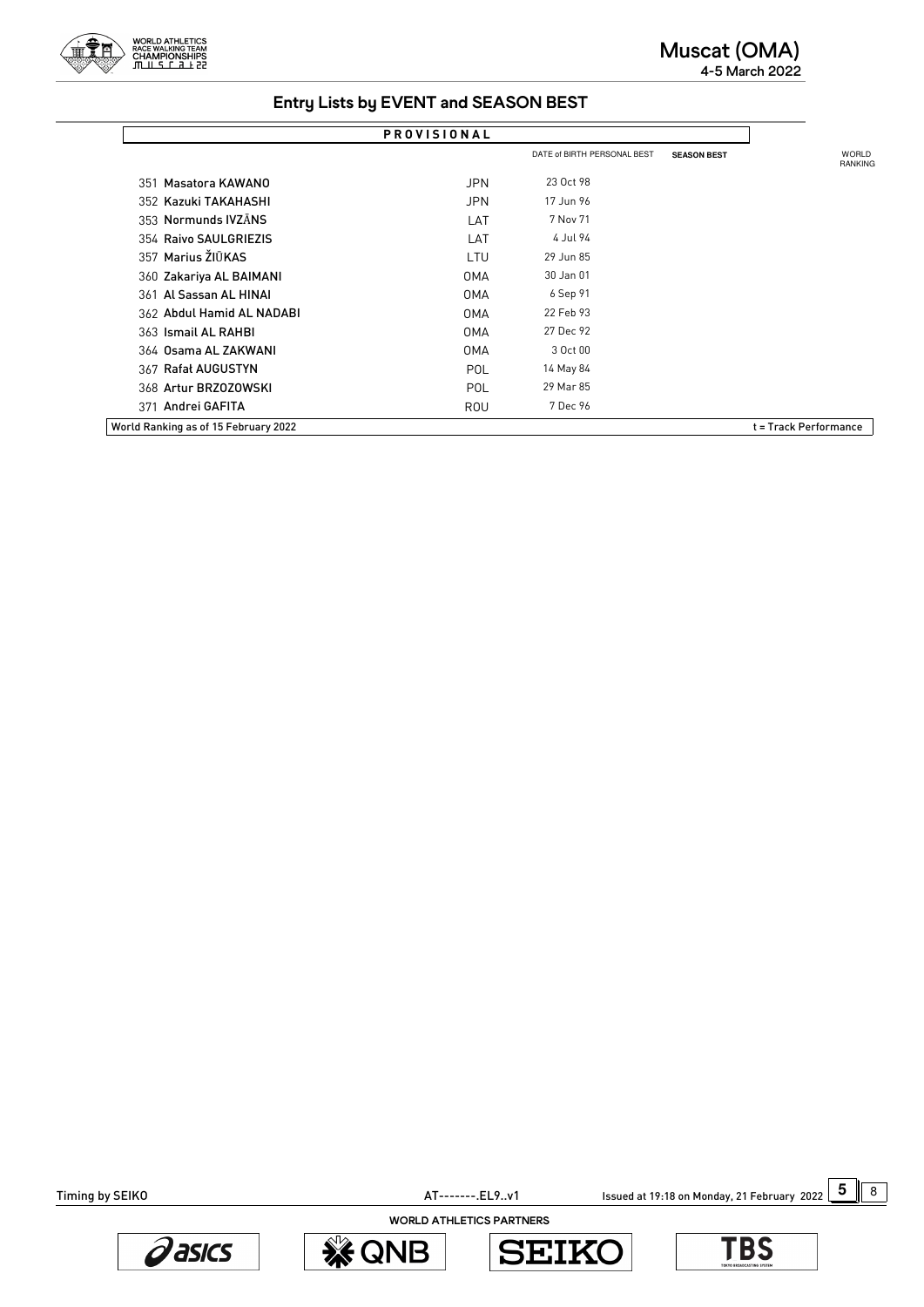

# **Muscat (OMA) 4-5 March 2022**

 $\overline{\mathsf{T}}$ 

#### Entry Lists by EVENT and SEASON BEST

|           |                |                                                  | PROVISIONAL |                             |                      |                    |                                |
|-----------|----------------|--------------------------------------------------|-------------|-----------------------------|----------------------|--------------------|--------------------------------|
|           |                |                                                  |             | DATE of BIRTH PERSONAL BEST |                      | <b>SEASON BEST</b> | <b>WORLD</b><br><b>RANKING</b> |
| 34        | 149            | <b>WOMEN</b>                                     |             |                             |                      |                    |                                |
| Countries | Athletes       |                                                  |             |                             |                      |                    |                                |
| 23        | 43<br>Athletes | <b>10 Kilometres Race Walk</b>                   |             |                             |                      |                    |                                |
| Countries |                | 503 Olivia SANDERY                               | <b>AUS</b>  | 22 Jan 03                   | 46:35                | 46:35              |                                |
|           |                | 551 Yaquelin TELETOR JERÓNIMO                    | GUA         | 19 Nov 04                   | 47:24                | 47.24              |                                |
|           |                | 526 Lucia REDONDO                                | <b>ESP</b>  | 3 Aug 03                    | 47:51                | 47:51              |                                |
|           |                | 501 Alanna PEART                                 | <b>AUS</b>  | 6 Sep 03                    | 48:04                | 48:30              |                                |
|           |                | 556 Vittoria DI DATO                             | <b>ITA</b>  | 25 Sep 03                   | 48:32                | 48:32              |                                |
|           |                | 558 Giada TRAINA                                 | <b>ITA</b>  | 17 Apr 04                   | 48:42                | 48:42              |                                |
|           |                | 527 Eva RICO RUFAS                               | <b>ESP</b>  | 18 Jun 03                   | 48:26                | 48:43              |                                |
|           |                | 576 Inês MENDES                                  | <b>POR</b>  | 11 Apr 03                   | 47:23                | 48:46              |                                |
|           |                | 557 Sofia FIORINI                                | <b>ITA</b>  | 19 Aug 04                   | 48:51                | 48:51              |                                |
|           |                | 591 Elif NUR ÖZBEY                               | TUR         | 18 Mar 04                   | 49:12                | 49:12              |                                |
|           |                | 529 Griselda SERRET MENENDEZ                     | <b>ESP</b>  | 9 Jul 05                    | 49:25                | 49:25              |                                |
|           |                | 520 Mariana RINCÓN ROMERO                        | COL         | 29 Jun 04                   | 49:26                | 49:26              |                                |
|           |                | 525 Aldara MEILAN GARCIA                         | <b>ESP</b>  | 2 Sep 06                    | 49:28                | 49:28              |                                |
|           |                | 522 Maria Jose MENDOZA                           | ECU         | 2 Jun 03 49:33              |                      | 49:33              |                                |
|           |                | 589 Ganime CATALTAS                              | <b>TUR</b>  | 12 Apr 04 49:33             |                      | 49:33              |                                |
|           |                | 502 Allanah PITCHER                              | <b>AUS</b>  | 19 Sep 03                   | 49:40                | 49:40              |                                |
|           |                | 588 Şükran AYAZ                                  | TUR         | 14 Mar 03 49:45             |                      | 49:45              |                                |
|           |                | 601 Angelica HARRIS                              | <b>USA</b>  |                             | 53:21                | 50:44.37 t         |                                |
|           |                | 600 Heather DURRANT                              | <b>USA</b>  | 05                          | 54:59                | $51:05.93$ t       |                                |
|           |                | 581 Janise NELL                                  | <b>RSA</b>  | 27 Jan 04                   | 51:09                | 51:09              |                                |
|           |                | 543 Anastasia ANTONOPOULOU                       | GRE         | 27 Oct 04 49:05             |                      | 51:16              |                                |
|           |                | 602 Adeline JOHNSON                              | <b>USA</b>  |                             | 55:41                | $51:55.01$ t       |                                |
|           |                | 586 Stanislava HAKULINOVA                        | <b>SVK</b>  | 3 May 03 52:13              |                      | 52:13              |                                |
|           |                | 584 Karin DEVALDOVÁ                              | <b>SVK</b>  | 12 Jul 03                   | 50:15                | 52:48              |                                |
|           |                | 509 Gabrielly Cristina DOS SANTOS                | <b>BRA</b>  | 28 Jul 04                   | 52:55                | 52:55              |                                |
|           |                | 510 Lilian DUMES BITTENCOURT                     | <b>BRA</b>  | 26 Oct 03                   | 53:38                | 53:38              |                                |
|           |                | 513 Jinyan JIANG                                 | <b>CHN</b>  | 23 Apr 03                   | 43:20                |                    |                                |
|           |                | 512 Meiduo GANGLA                                | <b>CHN</b>  | 21 Jan 03                   | 44:10                |                    |                                |
|           |                | 514 Yunyan JIANG                                 | <b>CHN</b>  | 15 Feb 03                   | 44:25                |                    |                                |
|           |                | 597 Valeriya SHOLOMITSKA                         | <b>UKR</b>  | 1 Aug 04 46:09              |                      |                    |                                |
|           |                | 534 Heta VEIKKOLA                                | <b>FIN</b>  | 23 May 03 46:57             |                      |                    |                                |
|           |                | 536 Elvina CARRE                                 | FRA         | 6 Feb 03 47:13              |                      |                    |                                |
|           |                | 553 Reshma PATEL                                 | <b>IND</b>  | 15 Sep 04 49:28             |                      |                    |                                |
|           |                | 542 Lena SONNTAG                                 | GER         |                             | 10 Jan 04 49:32.12 t |                    |                                |
|           |                | 533 Ellen SEISTO                                 | <b>FIN</b>  | 19 Jan 03 51:08             |                      |                    |                                |
|           |                | 537 Ana DELAHAIE                                 | <b>FRA</b>  | 13 May 04 51:10             |                      |                    |                                |
|           |                | 593 Sofiia KRYLOVETSKA                           | <b>UKR</b>  | 2 Aug 03 52:06              |                      |                    |                                |
|           |                | 563 Yasmina TOXANBAEVA                           | KAZ         | 03                          | 16 Nov 04 54:09.25 t |                    |                                |
|           |                | 580 Sorana TUTU                                  | <b>ROU</b>  | 03                          | 59:13                |                    |                                |
|           |                | 511 Olivia LUNDMAN<br>549 Lisbeth Carolina LÓPEZ | CAN<br>GUA  | 17 Dec 05                   |                      |                    |                                |
|           |                | 573 Izabela KRZYŻANOWSKA                         | POL         | 25 Feb 04                   |                      |                    |                                |
|           |                | 575 Magdalena ŻELAZNA                            | POL         | 16 Apr 04                   |                      |                    |                                |
| 31        | 63             |                                                  |             |                             |                      |                    |                                |
| Countries | Athletes       | <b>20 Kilometres Race Walk</b>                   |             |                             |                      |                    |                                |
|           |                | 518 Jiayu YANG                                   | <b>CHN</b>  | 18 Feb 96 1:23:49           |                      | 1:27:14            |                                |
|           |                | 516 Zhenxia MA                                   | <b>CHN</b>  | 1 Aug 98 1:27:46            |                      | 1:28:03            |                                |
|           |                | 515 Li MA                                        | <b>CHN</b>  | 15 Jan 00 1:28:04           |                      | 1:28:04            |                                |
|           |                | 519 Liujing YANG                                 | <b>CHN</b>  | 22 Aug 98 1:25:59           |                      | 1:29:43            |                                |

AT--------.EL9..v1 **6** Issued at 19:18 on Monday, 21 February 2022 6 8 WORLD ATHLETICS PARTNERS







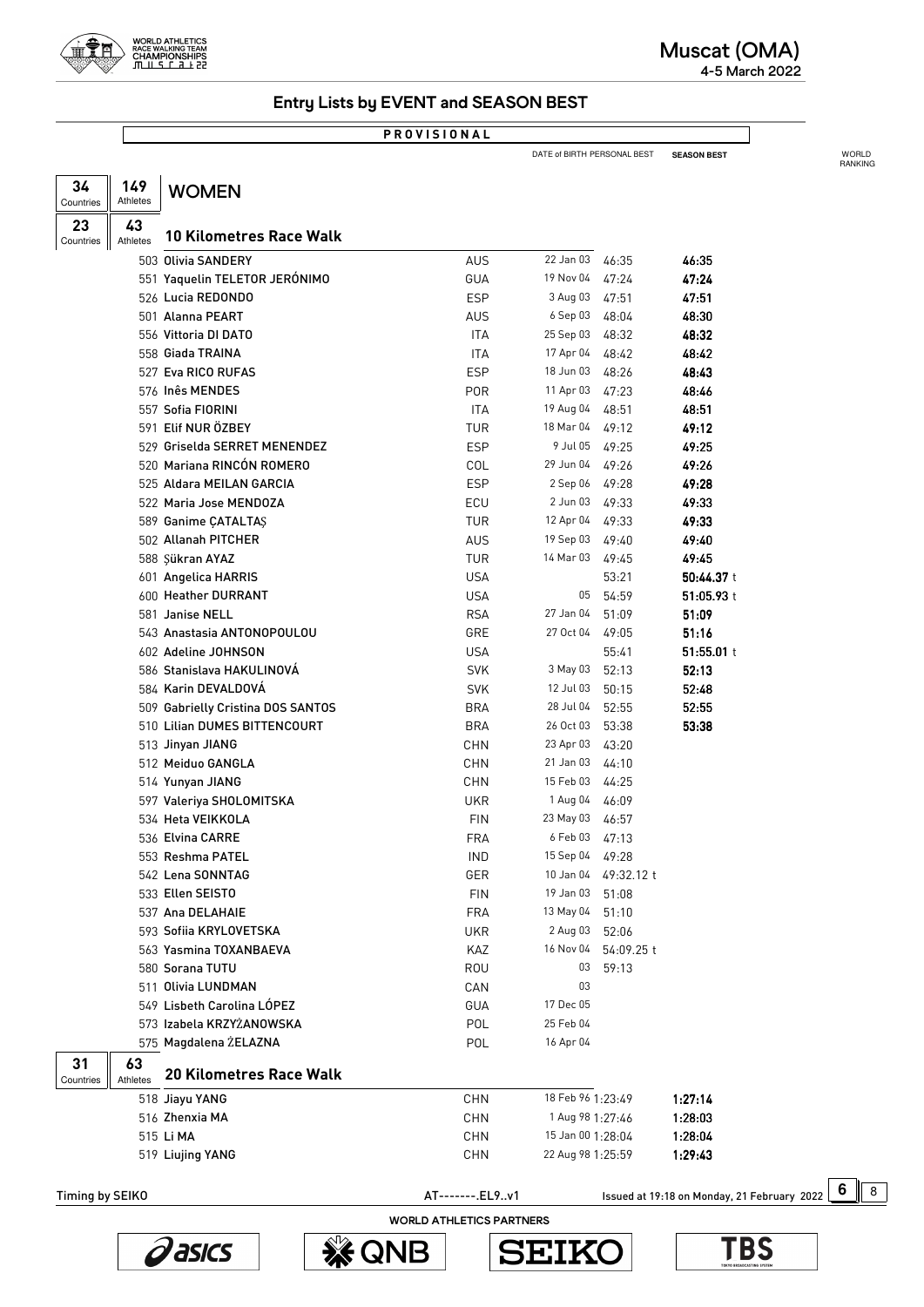

|                            | PROVISIONAL |                             |                    |                         |
|----------------------------|-------------|-----------------------------|--------------------|-------------------------|
|                            |             | DATE of BIRTH PERSONAL BEST | <b>SEASON BEST</b> | WORLD<br><b>RANKING</b> |
| 517 Zhuoma QIJI            | CHN         | 27 May 98 1:29:06           | 1:30:26            |                         |
| 569 Alegna GONZÁLEZ        | MEX         | 2 Jan 99 1:28:40            | 1:31:38            | 4                       |
| 571 Kimberly GARCÍA LEÓN   | PER         | 19 Oct 93 1:28:56           | 1:32:00            |                         |
| 504 Clara SMITH            | AUS         | 9 Mar 98 1:33:37            | 1:33:37            |                         |
| 500 Souad AZZI             | ALG         | 18 Sep 99 1:33:39           | 1:33:39            |                         |
| 577 Rachelle DE ORBETA     | <b>PUR</b>  | 27 Mar 00 1:33:31           | 1:33:41            | 54                      |
| 528 Lidia SANCHEZ-PUEBLA   | <b>ESP</b>  | 17 Jul 96 1:30:51           | 1:33:48            | 92                      |
| 564 Galina YAKUSHEVA       | KAZ         | 14 Jul 88 1:32:55           | 1:35:37            | 49                      |
| 572 Leydi GUERRA           | PER         | 27 Sep 98 1:33:46           | 1:36:01            | 42                      |
| 524 Antia CHAMOSA          | <b>ESP</b>  | 7 Oct 99 1:35:04            | 1:36:16            | 57                      |
| 590 Kader DOST             | TUR         | 1 Jan 00 1:33:45            | 1:36:38            | 44                      |
| 561 Kristina MOROZOVA      | KAZ         | 18 Jan 01 1:36:55           | 1:36:55            |                         |
| 559 Valentina TRAPLETTI    | ITA         | 12 Jul 85 1:29:57           | 1:36:58            | 21                      |
| 523 Paula Milena TORRES    | ECU         | 17 Oct 00 1:34:17           | 1:41:06            | 68                      |
| 599 Katie BURNETT          | <b>USA</b>  | 7 Oct 88 1:37:24            | $1:44:02.38$ t     |                         |
| 570 Mary Luz ANDIA         | PER         | 9 Nov 00 1:30:50            | 1:44:11            | 36                      |
| 603 Celina LEPE            | <b>USA</b>  | 26 Jan 96 1:42:09           | $1:45:47.30$ t     | 102                     |
| 508 Gabriela DE SOUSA      | <b>BRA</b>  | 12 Jun 02 1:38:45           | 1:46:07            | 74                      |
| 566 Austeja KAVALIAUSKAITĖ | LTU         | 25 May 00 1:41:41           | 1:47:05            | 109                     |
| 582 Marissa SWANEPOEL      | <b>RSA</b>  | 22 Jan 02 1:49:45           | 1:49:45            |                         |
| 594 Lyudmila OLYANOVSKA    | <b>UKR</b>  | 20 Feb 93 1:27:09           |                    | 11                      |
| 568 Brigita VIRBALYTĖ      | LTU         | 1 Feb 85 1:27:59            |                    | 47                      |
| 550 Mirna ORTIZ            | GUA         | 28 Feb 87 1:28:32           |                    | 56                      |
| 595 Mariia SAKHARUK        | <b>UKR</b>  | 14 Oct 95 1:28:47           |                    | 17                      |
| 560 Nanako FUJII           | <b>JPN</b>  | 7 May 99 1:28:58            |                    |                         |
| 596 Hanna SHEVCHUK         | <b>UKR</b>  | 18 Jul 96 1:29:09           |                    | 20                      |
| 598 Olena SOBCHUK          | <b>UKR</b>  | 23 Nov 95 1:29:12           |                    | 13                      |
| 506 Anna TERLYUKEVICH      | <b>BLR</b>  | 15 Aug 87 1:29:39           |                    |                         |
| 552 Bhawna JAT             | <b>IND</b>  | 1 Mar 96 1:29:54            |                    | 31                      |
| 547 Antigoni NTRISMPIOTI   | GRE         | 21 Mar 84 1:30:25           |                    | 9                       |
| 540 Saskia FEIGE           | GER         | 13 Aug 97 1:30:40           |                    |                         |
| 507 Alina YUSHCHANKA       | <b>BLR</b>  | 29 Jul 90 1:30:48           |                    |                         |
| 565 Emily Wamusyi NGII     | <b>KEN</b>  | 13 Aug 86 1:30:56           |                    |                         |
| 530 Yehualeye BELETEW      | <b>ETH</b>  | 31 Jul 98 1:31:32           |                    |                         |
| 539 Bethan DAVIES          | GBR         | 7 Nov 90 1:31:53            |                    | 70                      |
| 545 Kiriaki FILTISAKOU     | GRE         | 14 Aug 00 1:32:23           |                    | 29                      |
| 541 Emilia LEHMEYER        | GER         | 11 Apr 97 1:32:36           |                    |                         |
| 567 Monika VAICIUKEVIČIŪTĖ | LTU         | 3 Apr 96 1:32:39            |                    |                         |
| 505 Anastasiya RAROUSKAYA  | <b>BLR</b>  | 19 Jun 96 1:32:45           |                    | 55                      |
| 548 Christina PAPADOPOULOU | GRE         | 5 Sep 96 1:32:53            |                    | 40                      |
| 704 Viviane LYRA           | <b>BRA</b>  | 29 Jul 93 1:33:09           |                    | 45                      |
| 604 Robyn STEVENS          | <b>USA</b>  | 24 Apr 83 1:33:34           |                    | 51                      |
| 535 Clémence BERETTA       | <b>FRA</b>  | 22 Dec 97 1:33:39           |                    | 63                      |
| 538 Eloise TERREC          | <b>FRA</b>  | 10 Aug 98 1:34:06           |                    | 65                      |
| 562 Regina RYKOVA          | KAZ         | 19 Dec 91 1:34:10           |                    | 91                      |
| 555.RAVINA                 | <b>IND</b>  | 21 May 97 1:34:12           |                    |                         |
| 578 Mihaela ACATRINEI      | <b>ROU</b>  | 26 Feb 95 1:34:43           |                    | 81                      |
| 532 Enni NURMI             | <b>FIN</b>  | 4 Jul 98 1:36:16            |                    |                         |
| 544 Olga FIASKA            | GRE         | 9 Nov 01 1:36:51            |                    | 83                      |
| 521 Eliška MARTÍNKOVÁ      | CZE         | 27 Jan 02 1:39:13           |                    |                         |
| 583 Hana BURZALOVÁ         | <b>SVK</b>  | 3 Nov 00 1:39:58            |                    | 101                     |
| 546 Efstathia KOURKOUTSAKI | GRE         | 31 Jan 98 1:41:03           |                    |                         |
| 587 Alžbeta RAGASOVÁ       | <b>SVK</b>  | 6 Apr 02 1:41:48            |                    |                         |
|                            |             |                             |                    |                         |

AT--------.EL9..v1 **7** Issued at 19:18 on Monday, 21 February 2022 7 8